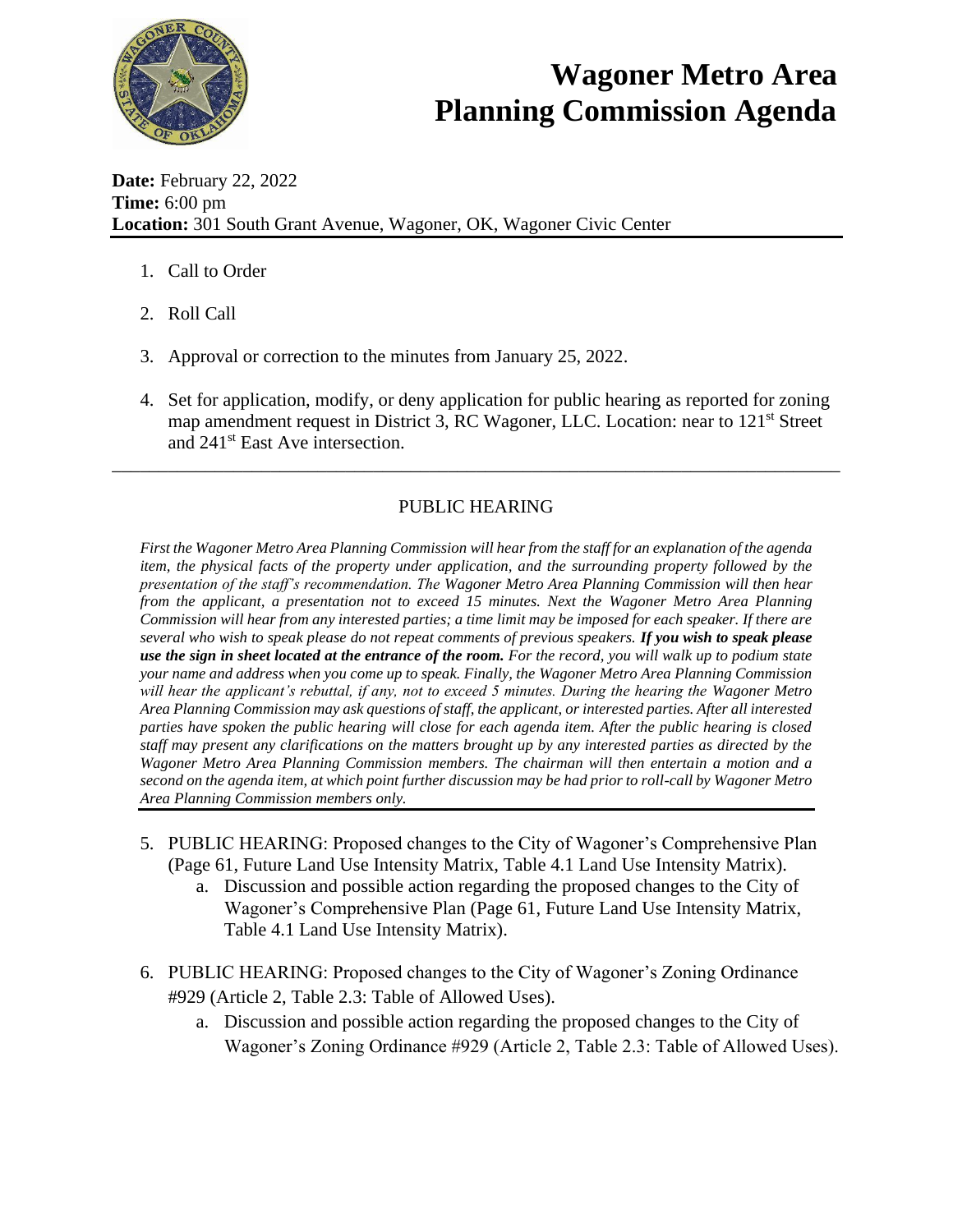

## **Wagoner Metro Area Planning Commission Agenda**

- 7. Approve, conditionally approve, or disapprove the subdivision of land request in District 3, Case #1-22, Josh Moore. Location: between  $201<sup>st</sup>$  &  $211<sup>th</sup>$ , on the west side of 461<sup>st</sup>, Porter, OK.
- 8. Approve, conditionally approve, or disapprove the subdivision of land request in District 3, Case #7-22, Velda Withers Revocable Trust. Location: 31389 E. 151st St. So., Coweta, OK.
- 9. Approve, conditionally approve, or disapprove the subdivision of land request in District 3, Case #8-22, Robert Kelley. Location: 18349 U.S. Highway 64, Haskell, OK.
- 10. Approve, conditionally approve, or disapprove the subdivision of land request in District 3, Case #9-22, Shane & Christina Woodrow. Location: 37851 E. 151st St. So., Coweta, OK.
- 11. Approve, conditionally approve, or disapprove the zoning map amendment request in District 2, WCZ #55-21, Ary Land LLC. Location:  $25779$  S.  $121<sup>st</sup>$  St. So., Coweta, OK.
- 12. Approve, conditionally approve, or disapprove the zoning map amendment request in District 3, WCZ #4-22, William Dickey. Location: 43455 E. 201<sup>st</sup> St. So., Porter, OK.
- 13. Approve, conditionally approve, or disapprove the zoning map amendment and subdivision of land request in District 1, WCZ #9-22, Rodney Flowers. Location: east of  $273<sup>rd</sup>$ , on the south side of  $101<sup>st</sup>$ , Broken Arrow, OK.
- 14. Approve, conditionally approve, or disapprove the zoning map amendment and subdivision of land request in District 1, WCZ #10-22, Michael & Rachel Reid. Location: 26570 E. 61<sup>st</sup> St. So., Broken Arrow, OK.
- 15. Approve, conditionally approve, or disapprove the zoning map amendment and subdivision of land request in District 3, Lynne Mullins. Location:  $10460 S$ .  $225<sup>th</sup> E$ . Ave., Broken Arrow, OK.
- 16. Approve, conditionally approve, or disapprove the Final Plat of Evergreen Hills in District 1, Location: SW corner of  $61<sup>st</sup>$  &  $305<sup>th</sup>$ , Broken Arrow, OK.
- 17. Old business